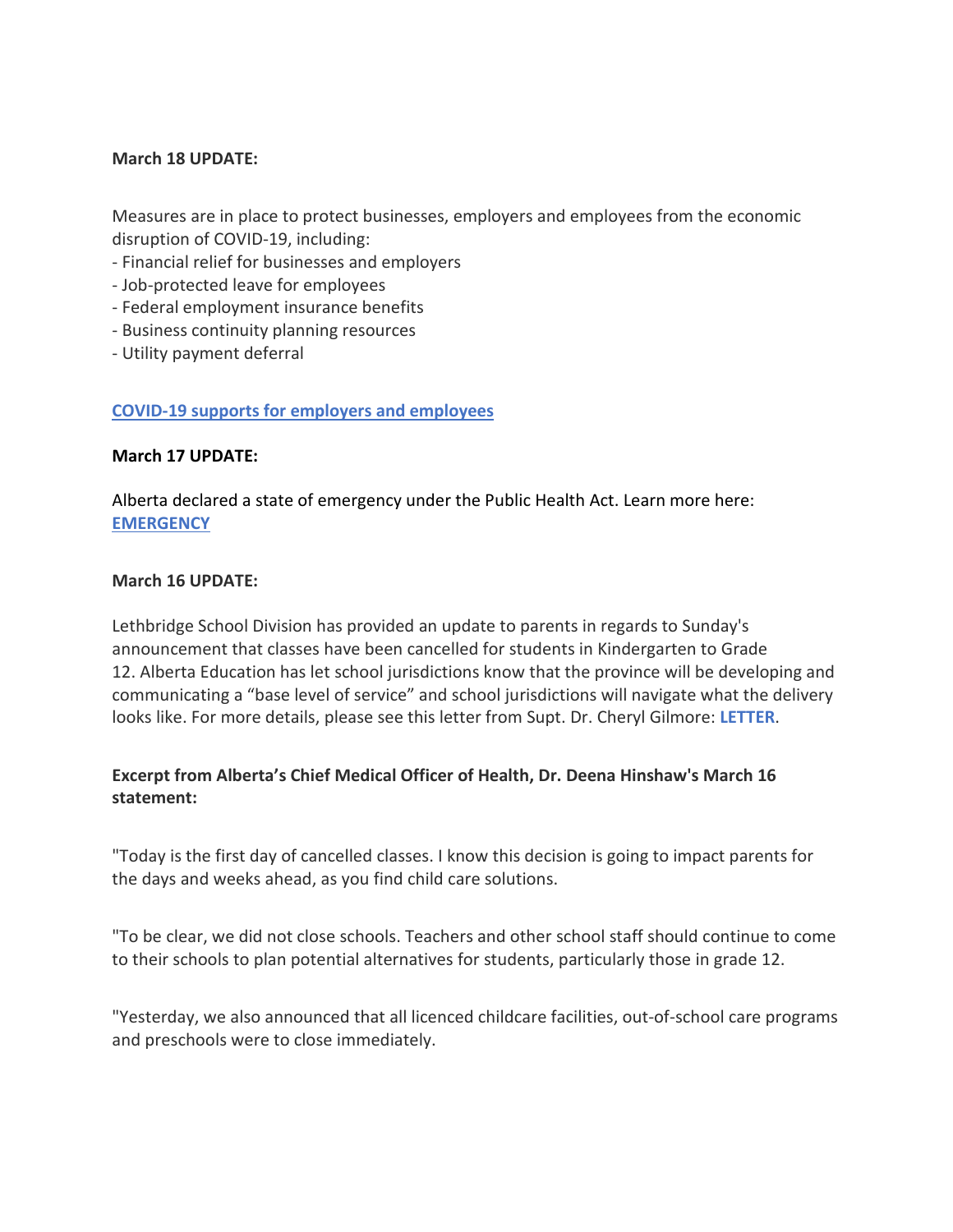"I know many parents are looking for child care arrangements, such as private child care providers. While they are able to remain open, these unlicensed day homes can only care for up to six children, not including their own, at any one time.

"These arrangements are not monitored by the province, and I encourage parents to seek out more information to make informed decisions.

"While grandparents and other seniors are a great help with child care, I would encourage limiting their exposure to children who have any signs of illness. Older Albertans are at an increased risk of having complications if they were to get COVID-19.

"Parents should also take precautions and limit the number of playdates to reduce the chances of community transfer. Parents should ensure that whether they are having friends or family care for their children, or they're attending a day home, handwashing facilities or hand sanitizer must be available to children and visitors who are encouraged to wash their hands frequently."

## **March 15 UPDATE:**

**As per Alberta Health Services:** Effective immediately:

- Student attendance at K to 12 schools is prohibited and in-person post-secondary classes are cancelled.
- All licensed child care facilities, out-of-school care programs and preschool programs are closed indefinitely.

Learn more here: **[AHS SCHOOLS](https://www.alberta.ca/coronavirus-info-for-albertans.aspx)**

### **Important notice:**

Please do not contact schools tomorrow regarding belongings or other learning needs, unless it is a medical emergency. Sometime on Monday, schools will communicate the process by which medical supplies can be picked up at the school. On Tuesday, individuals who are healthy (no symptoms of COVID-19), will have the opportunity to pick up personal and academically-related items. Schools will set up a schedule for parents/guardians to make this process as orderly as possible. Once Lethbridge School Division staff has had an opportunity to meet at the Division and school levels to determine the next steps regarding learning for your child and how it will be accessed, those steps will be communicated.

An Assessment Guide for Parents has been created. This guide outlines how parents can help stop the spread of COVID-19. It also provides advice for school attendance. The document will be found here: **[GUIDE](http://www.lethsd.ab.ca/download/239096)**

The Division has also created a COVID-19 question and answer document. The document can be found here: **[Q AND A](http://www.lethsd.ab.ca/download/239136)**

A graphic which explains social distancing can be found here: **[SOCIAL](http://www.lethsd.ab.ca/download/239176)**